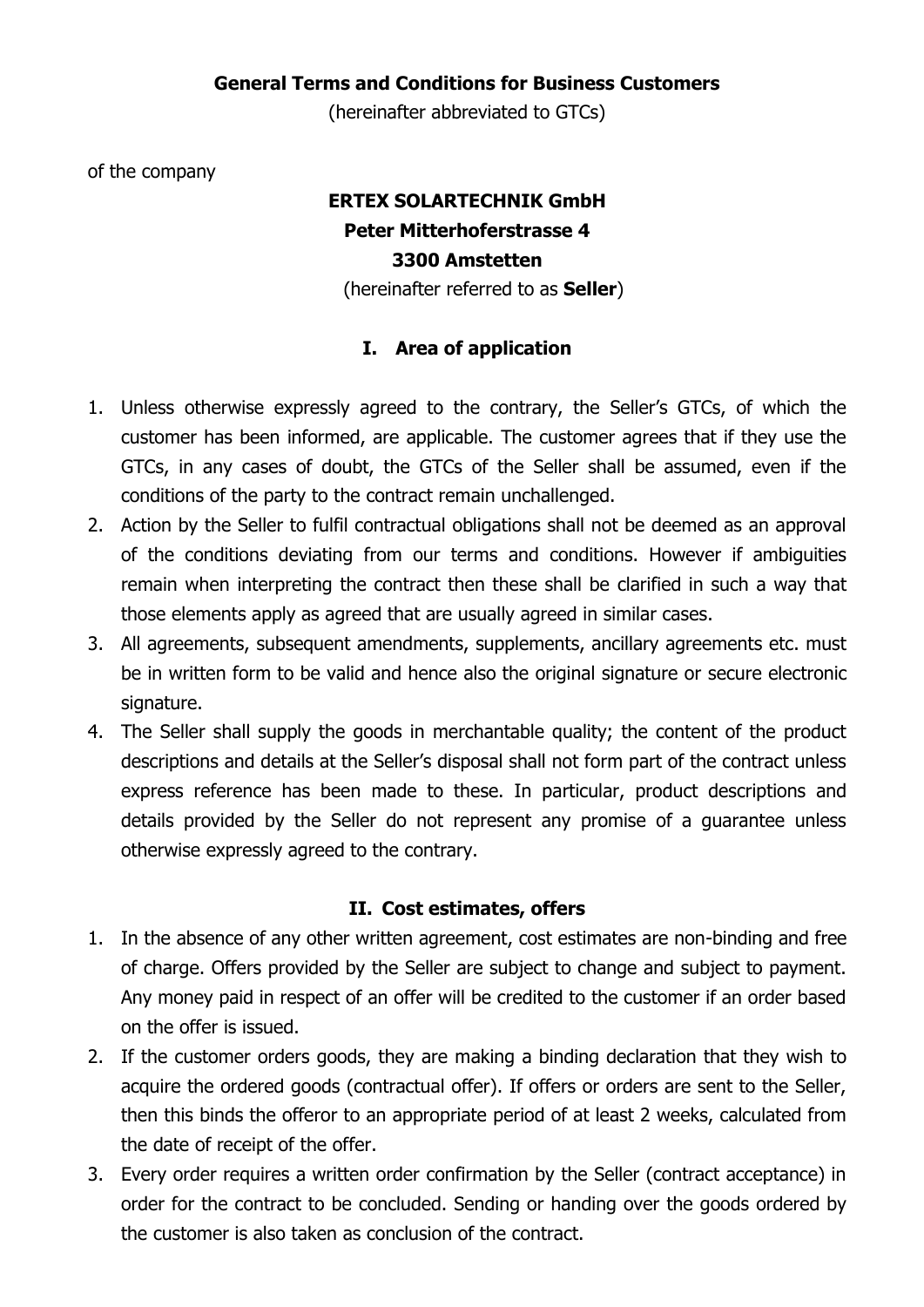- 4. Work drawings produced by the Seller must be approved by the customer by email, fax or letter.
- 5. Plans sent by the Seller to the customer shall also be in return for payment, whereby point XIV. applies in this regard.

#### **III.Prices**

- 1. Unless otherwise agreed in the order, calculations shall be based on the prices valid at the time of implementation of the order, on the understanding that prices may change at any time. Price increases due to increases in production costs (material costs, purchase prices, wages, customer duties, freight, foreign exchange rates, taxes, bank rates etc.) between the date of order or request and date of delivery shall be borne by the customer.
- 2. The statutory VAT is not included in the prices, and so the stated prices are quoted exclusive of statutory VAT, unless otherwise expressly agreed to the contrary in writing. The statutory VAT shall, consequently, be invoiced separately and shown separately on the invoice at the statutory rate on the date of invoicing.
- 3. Unless agreed otherwise, the quoted prices are taken to be ex works without packaging, uninsured and exclusive of statutory taxes.
- 4. The glass transport racks, insofar as these do not represent disposable packaging, shall remain in the possession or ownership of the Seller. The customer is obliged to return these within 3 months at their own expense, failing which the cost of the glass transport racks shall be charged to the customer.

## **IV. Terms and conditions of payment, interest on late payment**

- 1. Insofar as no other agreements have been made, 100 % of the contractual sum is payable in advance or to be secured by means of bank guarantee. If other agreements are made, which contain a later payment date, the Seller is entitled to raise a partial invoice, in the event of delays to the provision of services not caused by the Seller, for services already provided. Bills of exchange or cheques, which the Seller reserves the right to accept, are merely accepted as payment, any costs or expenses associated with encashment shall be borne by the customer. No liability shall be assumed for lodging a protest in good time.
- 2. The assertion of any defects shall not release the customer from their obligation to pay.
- 3. The customer is not permitted to offset any amounts due against claims against the Seller that are not approved by the courts or recognised; this applies correspondingly to rights of retention.
- 4. Ensuring payment is made by the due date is an essential condition for the Seller to provide further services or fulfil the contract. In the event of late payment by the customer or of an infringement of any other contractual obligation the Seller is entitled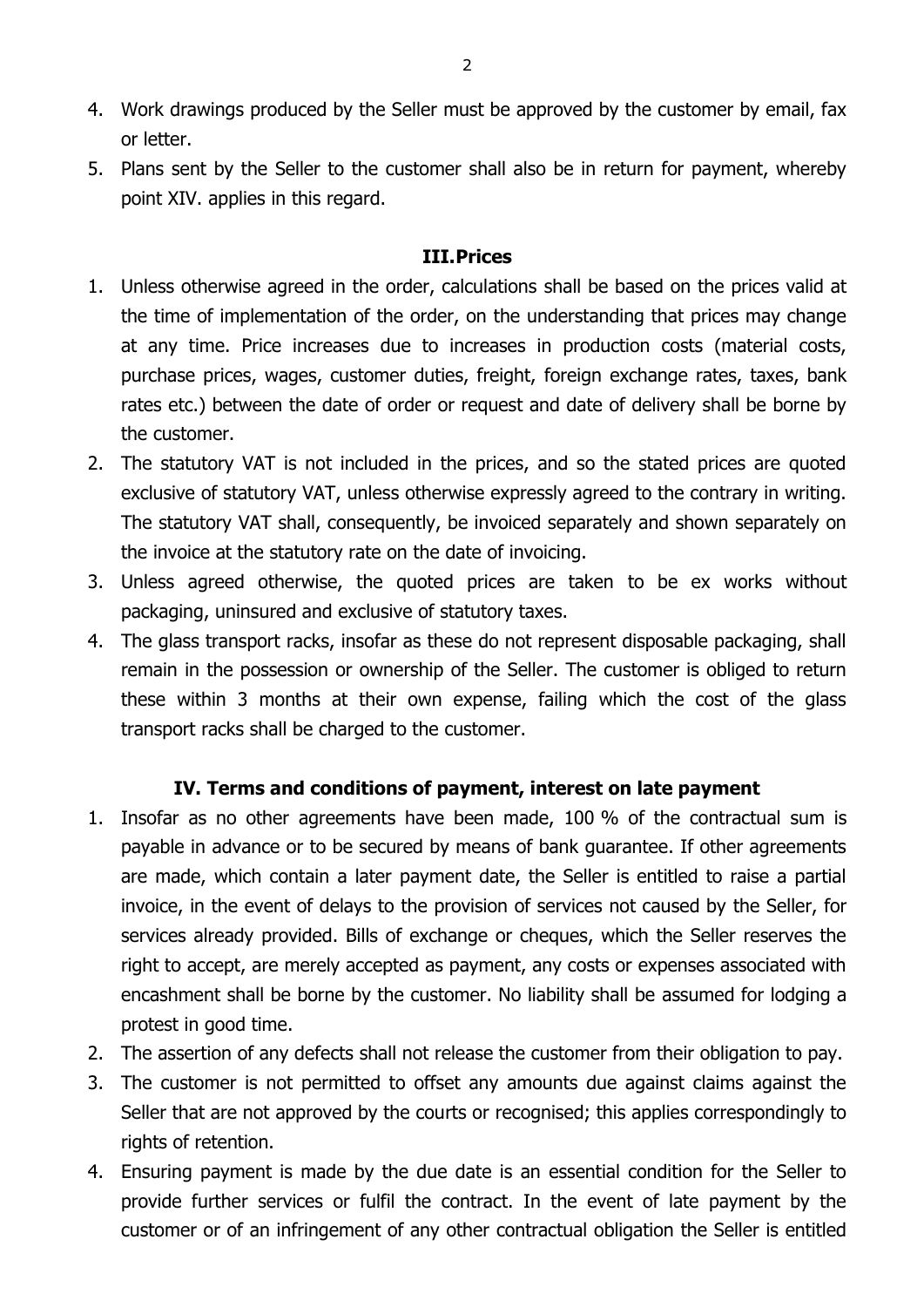to suspend current work after setting an appropriate period of extra time and to withdraw from the contract. The customer shall bear all costs and damages associated with this including any loss of profit as well as all preproduction costs, standby costs and planning costs.

- 5. In the event of delayed payment, the customer is also obliged to reimburse the Seller for all necessary pre-trial costs for an adequate prosecution, in particular, collection expenses, the costs of any intervening debt collection agencies as well as the costs of any lawyers (based on the scale of charges) engaged by the Seller. Moreover, in the event of any payments being delayed by the customer, invoices shall be due immediately without any discounts.
- 6. Should the customer be delaying payments or acceptance the Seller shall be entitled to demand 12 % interest on late payment, otherwise the provisions of the Austrian Late Payment Act (ZVG) apply.
- 7. Payments made by the customer shall be set first of all against the oldest debt, and here first to any costs, then to the interest and any other additional fees and only then to the goods that are subject to retention of title.

# **V. Delivery period, delivery delay**

- 1. The Seller shall endeavour to keep to the agreed dates for fulfilment or delivery as far as possible. However there is no legal entitlement to this; all the aforementioned dates of service provision or delivery are non-binding and not guaranteed, unless the delivery period is confirmed by the Seller as being expressly binding.
- 2. The Seller is, in any case, entitled to make partial deliveries.
- 3. The delivery period shall not begin until all implementing details have been fully clarified. In the event of an agreed modification to the order, the Seller shall be entitled to recalculate the delivery period.
- 4. Target fulfilment or delivery dates can, moreover, only be kept to insofar as the customer carries out all necessary preparatory work and accomplishes the basic requirements on their own. The customer must, therefore, comply with their duty to cooperate to the extent necessary and must fulfil their contractual obligations.
- 5. Price increases caused by delays which are the customer's fault entitle the Seller, in any case, to assert a claim to these separately against the customer or to charge them subsequently. The Seller is entitled, in any case, to withdraw from the contract if, following order confirmation but before delivery, the Seller becomes aware of circumstances relating to the economic conditions of the customer which lead the Seller to fear that there is no longer sufficient collateral to fulfil the Seller's claims.
- 6. The Seller shall not be liable for delivery delays caused by pre-suppliers, manufacturers or transporters; nor for those cases which can be ascribed to force majeure or to other circumstances not capable of being influenced by the Seller which also apply to official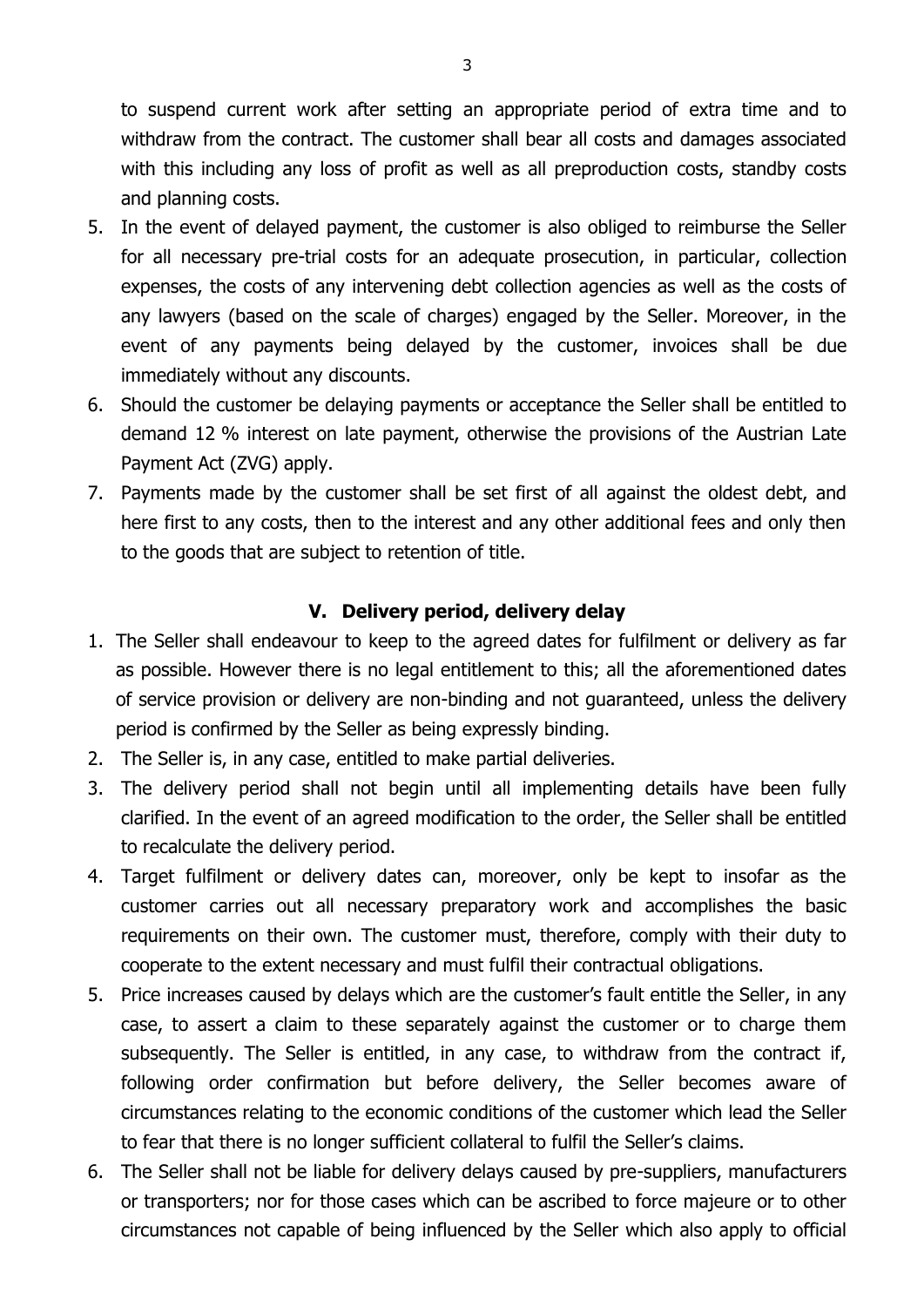decrees, strikes, illness rates and operational failures as well as any cases of vis major. The customer shall be made aware of such circumstances without delay. In such cases the delivery period shall be extended by the duration of the impediment plus a reasonable start-up period of at least 2 weeks; the Seller is also entitled to withdraw from the contract, in total or in part, with regard to that part of the contract not yet performed.

- 7. If the impediment lasts longer than 2 calendar months, the customer is entitled to withdraw from the contract, in writing, having granted an appropriate period of grace, of not less than 2 weeks, with regard to the part of the contract not yet performed.
- 8. If a delivery period, which has been confirmed as binding, is exceeded, for reasons for which the Seller is responsible, the Seller shall be granted, via a registered letter, an appropriate period of grace of at least 8 weeks to provide the service. After unsuccessful expiration of the grace period, the customer may withdraw from the contract by giving notice in writing. Claims for compensation based on delay in delivery are however excluded.
- 9. The Seller reserves the right to make slight construction or design modifications during the delivery period.

## **VI. Quantities supplied, supplies called up**

- 1. The customer is contractually obliged to divide up and accept the quantity ordered during the term of the contract. If the quantity ordered is not accepted within the callup period then the Seller is entitled to demand acceptance of and payment for the whole remaining quantity. Upon expiry of the term of the contract the customer is in default if they do not accept the non-divided-up and called up proportion of the quantity ordered.
- 2. If a call up period has not been specified and if the customer has not called up further quantities within a period usual for such call ups, the Seller is entitled to stipulate a period for the customer for further call ups and, if this period has expired without any result, to demand acceptance and payment in respect of the whole remaining quantity ordered.
- 3. An appropriate price adjustment in favour of the Seller in the event of major, unforeseeable cost changes to a particular order (>2 %) or quantity changes (reduction >10 %) during the period of a call up order is deemed to be agreed. The agreed prices may not be changed for other reasons, particularly not where a competitor offers a lower price.

#### **VII. Performance, dispatch and handover conditions**

1. Unless otherwise specified in the written order confirmation, delivery shall be agreed as ex works of the Seller. In this regard, delivery is fulfilled following notification that the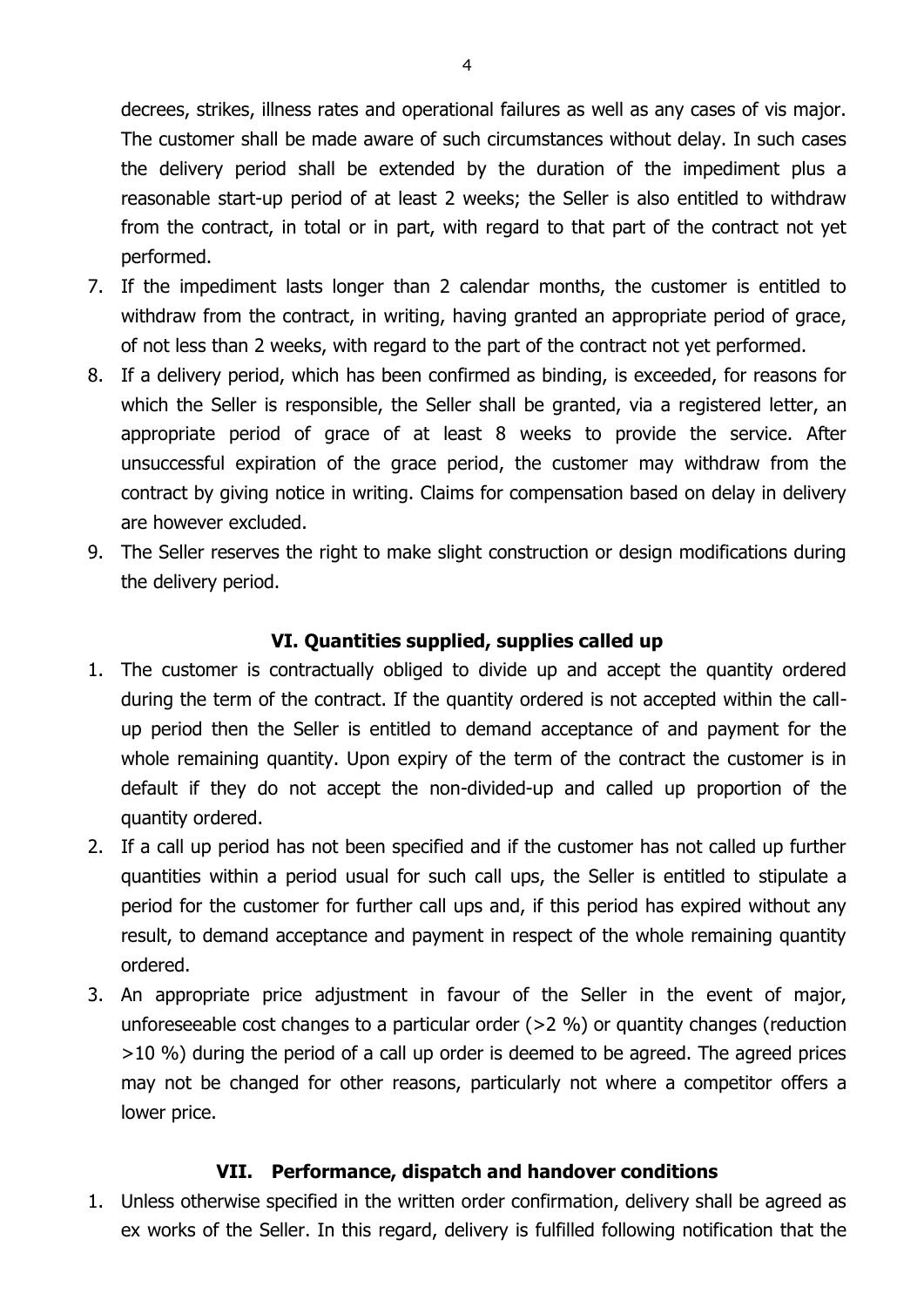goods are ready for collection. The customer shall check and accept the purchase object at the agreed place within 7 days of notification of availability; otherwise the purchase object shall be deemed, in any case, to have been accepted as being in a proper condition and defect-free.

- 2. If it has been expressly agreed that the purchase object is to be sent, then delivery is fulfilled with the departure of the object from the delivery depot/works. The risk passes to the customer as soon as the Seller has handed over the consignment to the transporter or the consignment has left the delivery depot/works in any other way at the instigation of the Seller. The choice of dispatch type is incumbent upon the Seller unless the customer has provided express written instructions in this regard. Dispatch is always for the account of and at the risk of the customer. Transport insurance shall only be concluded in those cases where the customer requests this expressly in writing. The costs incurred in this regard shall be borne by the customer.
- 3. The customer is obliged to examine deliveries immediately for damage and to send immediate notification in writing stating any concrete objections. The statutory period for obvious defects starts with the handover; in the case of hidden defects, with their discovery. Claims under warranty are excluded when the statutory period has expired without any defects being notified. The postmark is taken as proof of defects being notified in time.
- 4. Any danger, including that of accidental loss, passes to the customer at the time of fulfilment; fulfilment is the same if the customer is in default of acceptance.
- 5. The customer is responsible for providing appropriate access and unloading facilities. The customer shall give notification of any difficulties in good time. If unloading should be delayed or if no one is available for the goods handover on the agreed delivery date, the costs of a repeated delivery attempt shall be borne by the customer.
- 6. If the delivery date should be different to the assembly date, the Seller is entitled a. to store the goods at the customer's expense (entailing a storage fee of  $\epsilon 10$  $/m<sup>2</sup>/day)$ 
	- b. to deliver the goods to the customer, who shall make available a lockable room for the temporary storage of the goods free of charge.

In both cases liability passes to the customer; at the same time, the Seller has a claim on fulfilment of contract.

- 7. If the preparation of an acceptance report is agreed, this shall become an integral element of this contract. The date of acceptance shall be contractually agreed.
- 8. Slight defects, which do not seriously restrict the function of the goods, do not represent any reason to refuse acceptance.
- 9. In addition, the relevant product specifications (PV module series) as well as the Seller's installation and safety instructions (VSG EVO and VSG as well as VSG ASI) shall apply.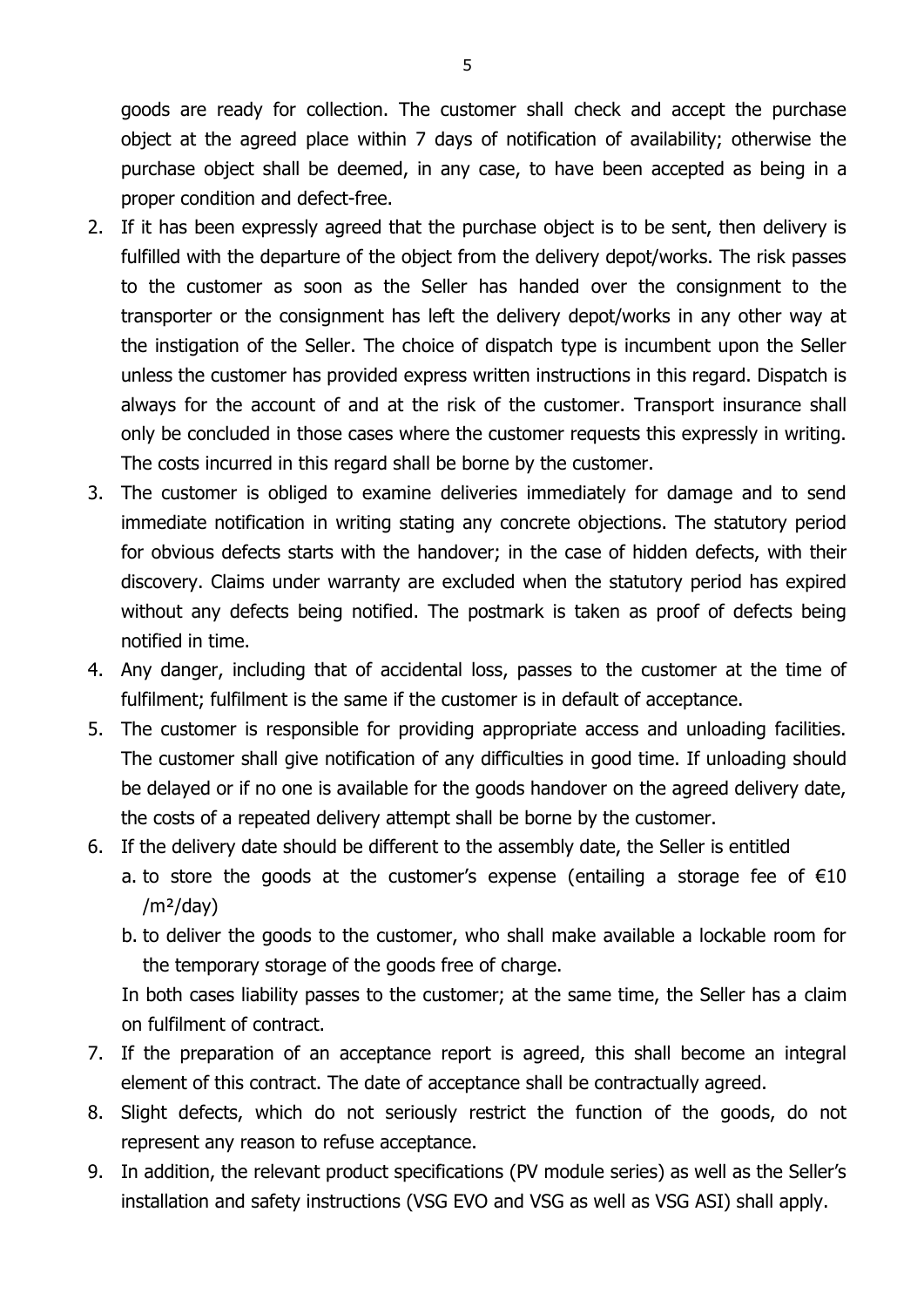- 10. If the goods/plant are in working order and if dates were given twice for acceptance of the goods/plant, but the dates were not observed or accepted by the customer, the goods/plant shall be deemed to be accepted.
- 11. All material tests, acceptance costs and construction supervision costs required by the authorities or by the customer shall be borne by the customer.

#### **VIII. Warranty**

- 1. The Seller warrants the goods according to the provisions set out below, which contain the warranty rules but are no guarantee in the legal sense. In the case of merchandise, any manufacturer's guarantees shall remain unaffected by these provisions.
- 2. The warranty period is 12 months from handover.
- 3. If technical leaflets or installation instructions are not followed or if changes to the products/goods are undertaken, then the warranty shall not apply unless the customer proves that the defect complained about is not based on any of these circumstances.
- 4. The warranty rights of the customer require that the customer has complied properly with its legally owed obligation to examine the goods and give notification of defects immediately, but, in any case, no later than within 7 days of handover. Written notification of hidden defects shall be provided immediately, but, in any case, within 7 days of their discovery, and shall be described in detail. Not providing the Seller with written notification of and precise description of the defects immediately shall result in termination of all warranty claims, whereby the customer is solely responsible for providing evidence that their claim is justified.
- 5. There is no primary claim to a price reduction or conversion. Any warranty claims shall, at the discretion of the Seller, be fulfilled within an appropriate period of grace by rectification, replacement or exchange of parts. Any exchange, delivery and/or transport costs resulting from the free replacement of goods as well as any assembly costs incurred by the customer may not be charged to the Seller and shall be borne exclusively by the customer. Rectification, replacement, exchange or any other similar action undertaken by the Seller shall not extend the warranty and/or guarantee period.
- 6. Slight or insignificant reductions in the value or usability of the items delivered do not establish a fault from which rights can be derived.
- 7. If, following a failure in subsequent performance, the customer chooses to withdraw from the contract, the customer shall not be entitled in addition to compensation for damages due to the defect. If subsequent performance is unsuccessful due to the Seller's fault and if the customer chooses to claim damages in this regard, the goods shall remain with the customer if this is reasonable. Insofar as the contract violation was not caused maliciously by the Seller, the amount of the damages shall be limited to the difference between the purchase price and the value of the defective item.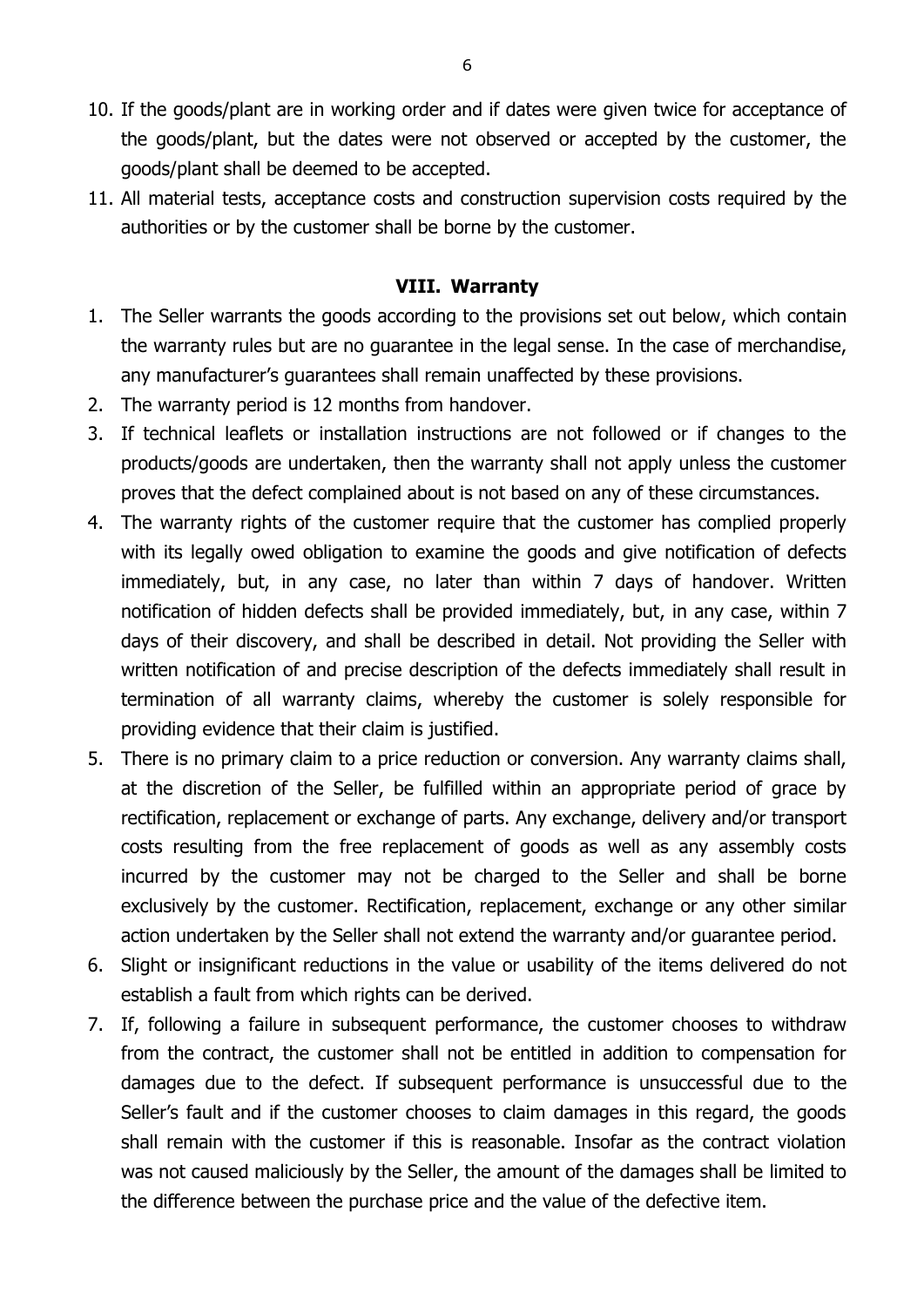- 8. In principle, only the manufacturer's product description applies as agreed as an indication of the quality of the goods. Public statements, recommendations or advertising as defined by paragraph 922 (2) of the Austrian Civil Code (ABGB) are excluded as a basis for determining contractual conformity.
- 9. Presumption of defect according to paragraph 924 sentence 2 of the Austrian Civil Code (ABGB) is excluded.
- 10. If the customer's plans contain parameters which are recognised by the Seller as being critical or infeasible from a manufacturing or engineering point of view, the customer shall be informed thereof by submission of a counterproposal. In such cases it is the customer's own responsibility to check whether the proposed modification can be used in their own production process. No assurances or liability shall be assumed by the Seller with regard to the suitability of the proposed modification for the customer's intended use. Insofar as the Seller provides services based on customer guidelines, the Seller is excluded from liability for the suitability of the product with regard to the intended purpose of the goods, their proper construction, compliance with safety regulations and design requirements and the suitability of the material.
- 12. Warranty claims against the Seller are not assignable and may only be asserted by the direct party to the contract.
- 13. Where a customer wishes to return goods but not due to defects, these shall only be accepted after prior written approval and the customer shall bear the cost of the returns.

#### **IX. Guarantee**

- 1. For modules from the Seller's production plant, being explicitly not prototypes, a guarantee shall apply for 5 years from handover, that, under normal application, installation, operating and maintenance conditions, these modules shall be free from defects in materials and workmanship for a period of 5 years from the date of handover of the modules from the Seller to the customer. If a module should not conform to this quality, the Seller shall, during a period of 5 years from handover of the modules from the Seller to the customer, at its own discretion, have the product repaired or replaced or grant a reduction to the sale price. Excluded from this regulation is breakage of glass, of whatever type and whatever cause.
- 2. All other additional claims and demands by the customer are excluded, in particular claims for compensation for lost profit, compensation for use, direct or indirect damages and claims for replacement due to damage caused outside of the product.
- 3. The Seller shall guarantee for a period of 5 years from handover that, under normal conditions, the transparency of insulation glass modules shall not be impaired by dust or film formation in the inner part of the pane. If such defects should occur, the Seller will provide a replacement free of charge ex works; any other or additional claims are expressly excluded.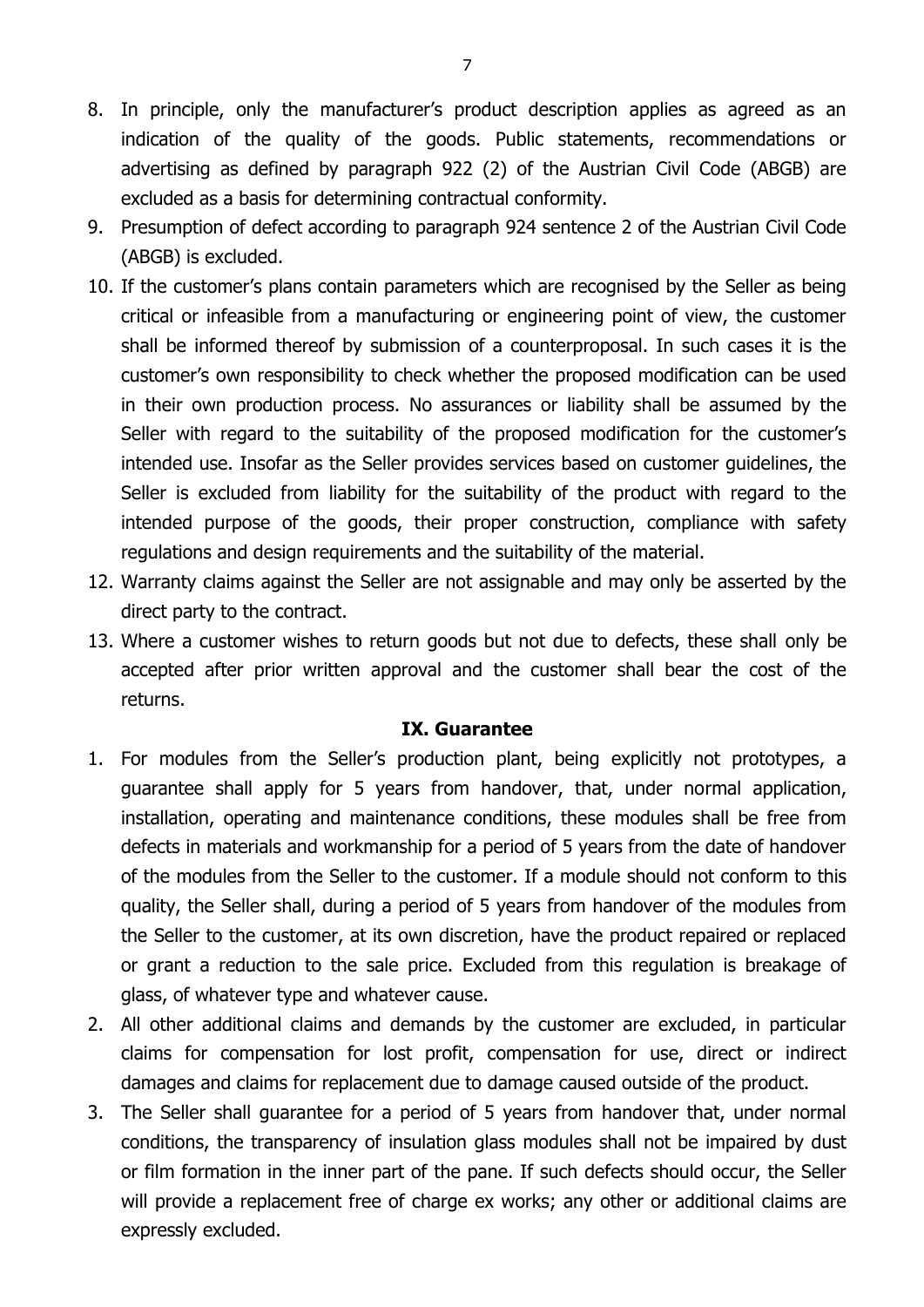4. Glazing damage which has been caused by exceptional thermal, chemical, dynamic or structural load, is not covered by the guarantee promise, the Seller is hereby excluded from any liability.

## **X. PV module series output guarantee**

- 1. If, within a period of 10 years of the date of the sale, the output of a module is less than 90 % of the minimum module output specified on delivery or if, within a period of 20 years of the date of the sale, the output of a module is less than 80 % of the minimum module output specified on delivery, the Seller shall first check whether such loss in output from the module can be traced back at all to defects in materials or workmanship. It is assumed as a matter of principle that the output guarantee can only apply to modules that have been used by the customer in mainland Europe.
- 2. If the customer should have a reasonable suspicion that modules provided by the Seller are providing a reduced output, the customer shall inform the Seller hereof in writing as soon as the drop in output is discovered. In this regard, the customer must provide the Seller with the following information: original invoice plus receipt + module type + serial number (n).
- 3. If it appears that the drop in output of a module can be traced back to defects in the Seller's materials or workmanship, the Seller has the right to compensate for the shortfall in output of the module either by replacing it by supplying additional modules or by repairing the module. However, in the event of damage to modules (glass breakage or similar irrespective of fault) for which the original cells from the time of the project launch are no longer available, the Seller reserves the right to recreate modules with a similar cell or to install replacement modules at a different site.
- 4. Storage of the appropriate quantities of the project-related cell type can be offered to the customer, whereby however the customer will be invoiced separately by the Seller with regard to storage of the appropriate quantities of the project-related cell type desired by the customer.
- 5. This output guarantee excludes and does not justify additional claims brought by the customer against the Seller, in particular claims for compensation for lost profit, compensation for use, direct or indirect damages and claims for replacement due to damage caused outside of the product.

#### **XI. Liability and compensation for damages**

1. Claims for compensation in cases of slight negligence are excluded; this does not apply to personal injury. Claims for compensation are subject to a limitation period of 6 months following acknowledgment of damage and at-fault party and, in any case, of 3 years following the performance of the service or delivery. Claims for compensation due to lost profit, compensation for use, direct or indirect damages and claims for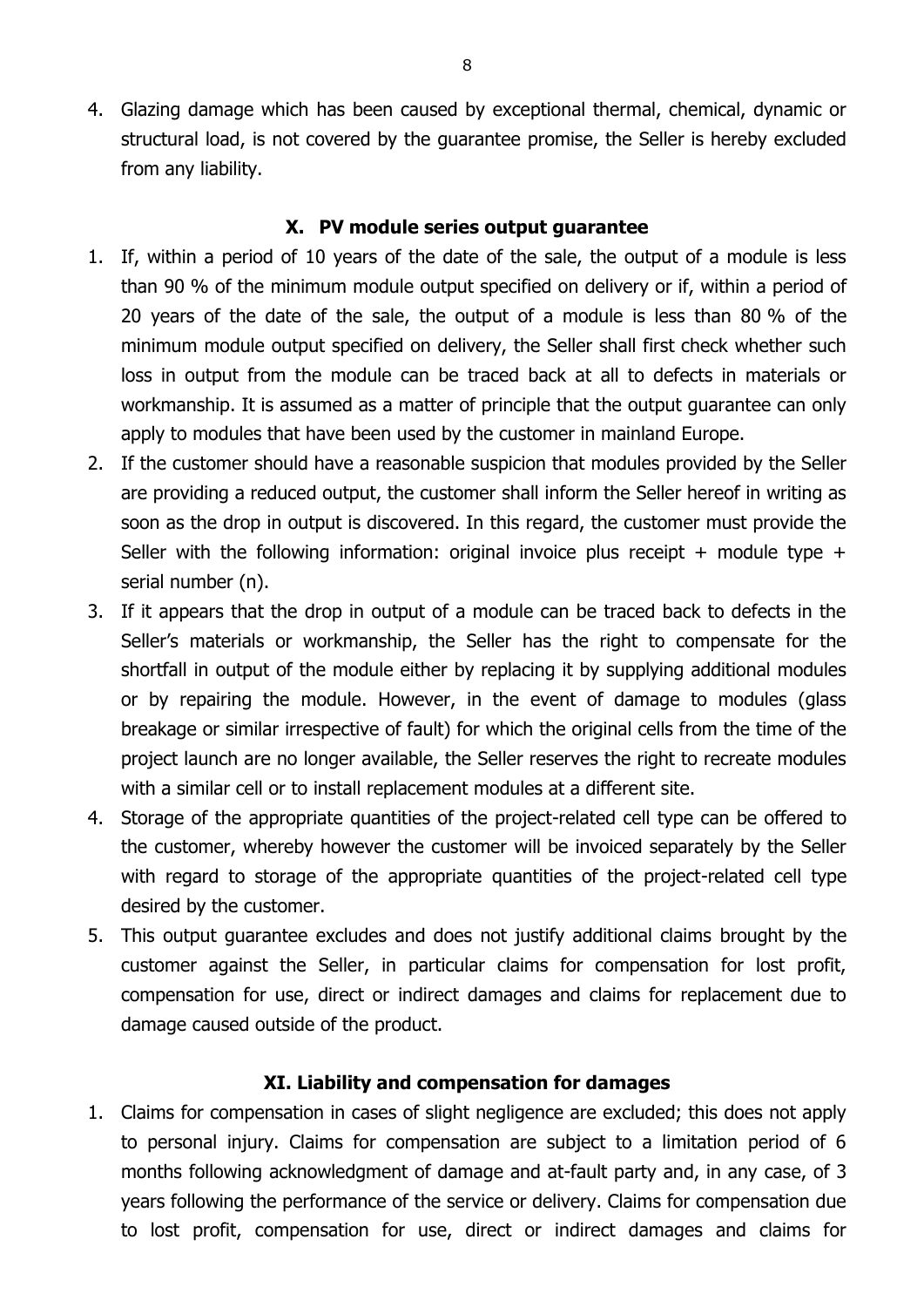replacement due to damage caused outside of the product are excluded. In any case, all claims for compensation brought against the Seller are limited by the amount of the respective order value.

- 2. Ertex Solartechnik GmbH is only liable for those damages (this, moreover, also applies to pre-contractual circumstances and to all duties to warn and inform) to the extent that these are based on malicious intent or gross negligence; liability for damages based on slight negligence is excluded.
- 3. Presumption of fault according to paragraph 1298 of the Austrian Civil Code (ABGB) is deemed to be excluded.
- 4. Claims for compensation are subject to a limitation period of one year following handover of the goods; claims must be asserted against the Seller immediately in writing as soon as they are known, otherwise this right will be lost.
- 5. The statutory Austrian provisions apply with regard to product liability. All and any recourse claims made against us by the customer, or a third party, based on the item "product liability" as defined by the Austrian Product Liability Act (PHG) are excluded, unless the recourse claimant proves that the fault is our responsibility and we were grossly negligent as a minimum.

## **XII. Retention of title**

- 1. The delivered goods shall remain the property of the Seller until there has been full payment of all claims (capital, interest, expenses and costs) arising from the business relationship; however, the buyer has the right to use the goods for their own account and at their own risk. The whole retention of title shall only expire, in any case, on that date when the purchase price has been received in full by the Seller and the Seller has the right of free disposal over this. Retention of title may – with or without withdrawal from the contract – be asserted with regard to the whole delivery and performance of service.
- 2. The buyer is liable for any damage to the purchase object, for loss, destruction and withdrawal and shall also bear the risk of an impossibility of use; this provision applies independently of any fault; securities provided remain, in any case, unchanged.
- 3. The buyer is obliged to treat the purchase object with care and to protect it from contamination and damage. Furthermore, if the Seller so requests, the buyer is obliged to insure the purchase object against fire and water damage and theft at the buyer's own expense, with the insured sum being sufficient to cover the replacement value and to tie the insurance policy for the benefit of the Seller, which the buyer must be able to prove to the Seller upon request. Insofar as maintenance and inspection work is required, the buyer must carry this out at the appropriate time at their own expense.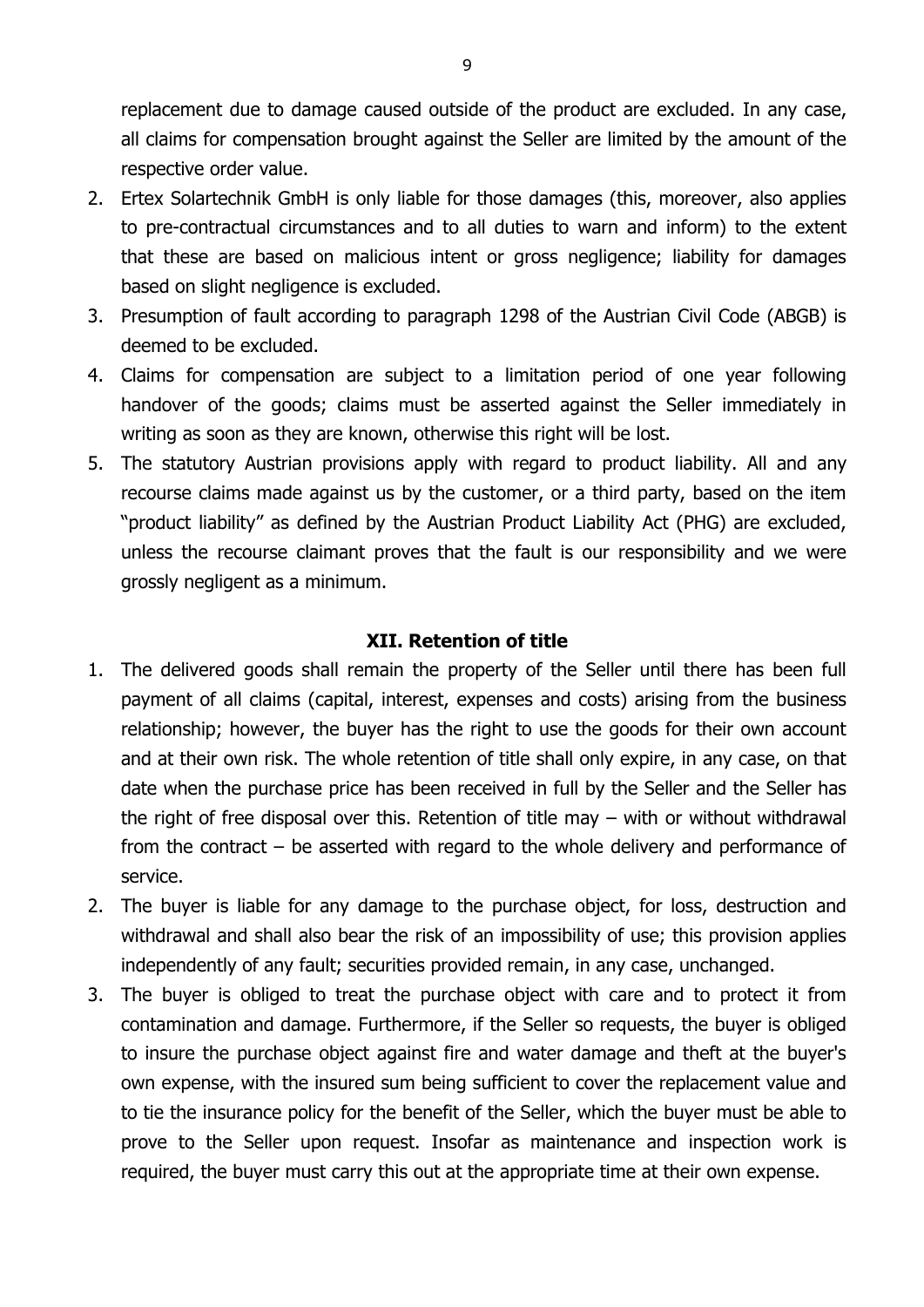- 4. The buyer is entitled to have at their disposal the goods subject to retention of title including processed goods  $-$  in the normal and proper course of business. Ownership must be reserved, however, until full payment of the purchase price has been made.
- 5. Any pledge or chattel mortgage without the written approval of the Seller is inadmissible.
- 6. In the event of seizures or other interventions by third parties, the Seller must be informed immediately by registered letter in order to make it possible for the Seller to take the necessary steps. The buyer is liable for all expenses and consequences that the Seller must suffer in order to avert a seizure of this type.
- 7. In the case of combining, mixing or resale or other further processing of the goods subject to retention of title by the customer, the customer hereby assigns all their demands and claims against third parties, insofar as these arise due to resale or other proceeds including insurance payments, up to the amount of the sale value of the goods subject to retention of title, to the Seller as collateral until all the Seller's claims have been satisfied, whereby this assignment shall be accepted by the Seller. In the event that goods are passed on for payment the buyer shall transfer to the Seller the price to be received from the future buyer by way of anticipated possession. The customer is obliged to inform the third party of this. The customer is also obliged to disclose to the Seller their customers' names and addresses and to provide full access to books and accounts.
- 8. If the deliveries or services effected by the Seller are combined, mixed or processed with other items, the Seller acquires co-ownership of the new item at the ratio of the value of the goods or services subject to retention of title by the Seller to the value of the new item at the time they were combined, mixed or processed. The Seller's retention of title extends to the proportion that is co-owned.
- 9. The customer is entitled to collect the claims assigned to the Seller from the third-party purchaser for the Seller; the amounts collected shall be paid immediately to the Seller. The Seller also reserves the right, however, to collect the claim directly from the thirdparty purchaser.

#### **XIII. PROPERTY RIGHTS, COPYRIGHT**

1. The customer is responsible for indemnifying the Seller and holding it harmless against claims by others, that goods which have been manufactured by the Seller according to the customer's specifications do not violate or infringe upon the property rights of third parties. The Seller shall only file for litigation in order to avert claims in this regard if the customer expressly demands this and confirms their willingness to assume the costs caused hereby and provides the Seller with sufficient security with regard to the anticipated legal costs.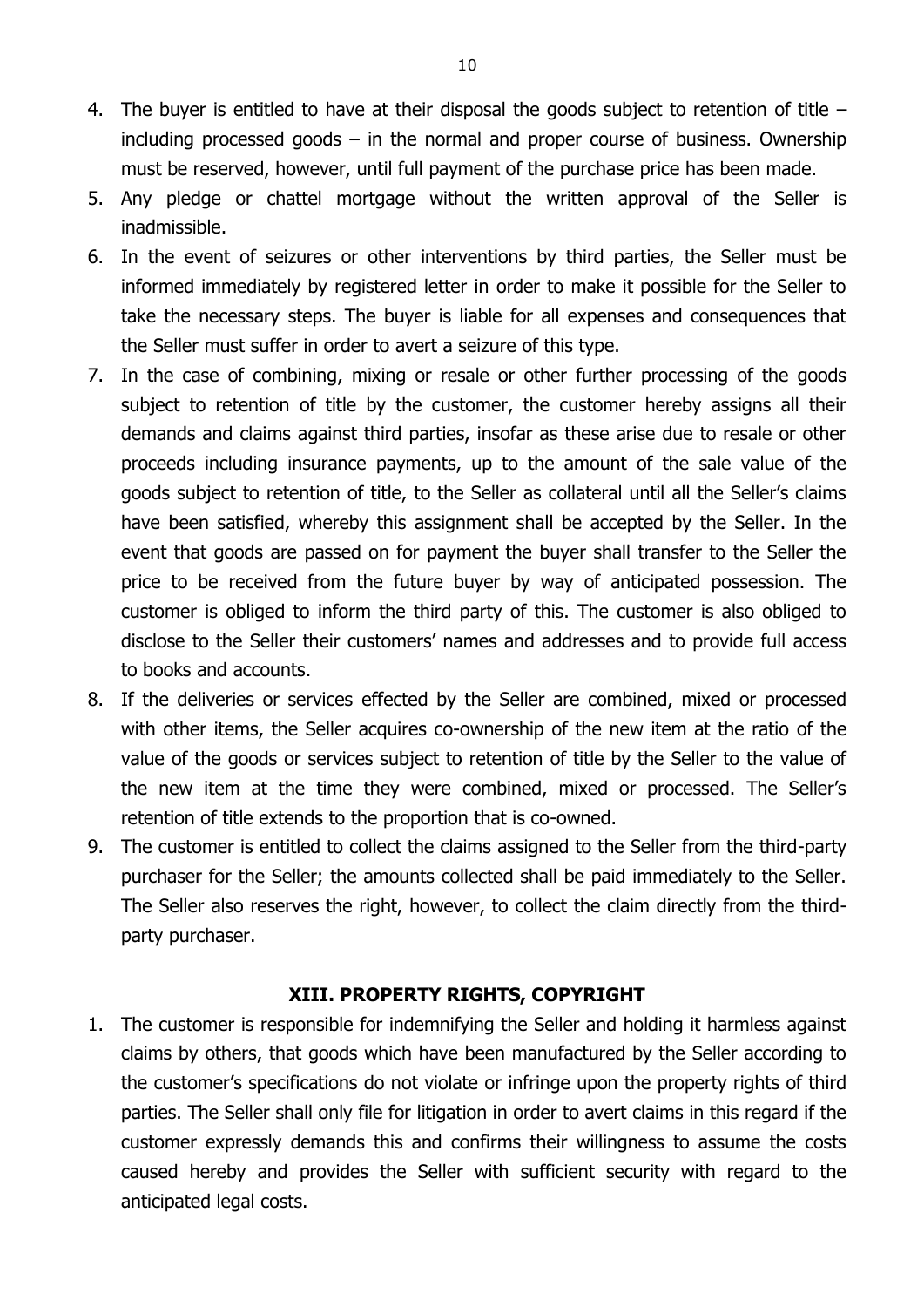- 2. Both the customer and the Seller are obliged to treat as a trade secret all non-public commercial and technical detailed information which becomes known to them both through the business relationship. Drawings, models, templates, patterns, plans and similar objects may not be surrendered or made available in any other way to third parties. The duplication of such objects is only permissible within the scope of operating requirements and copyright provisions.
- 3. The customer is also obliged to use documents, drawings, plans, constructive performance and proposals for the design and manufacture of modules with which it has been provided exclusively for the agreed purpose. Any publication, passing on or making available to third parties is prohibited without the Seller's express approval.

## **XIV. PROJECT DEVELOPMENT COSTS / CERTIFICATION COSTS**

- 1. Services provided by the Seller on the customer's instructions in the course of project development or preparation are, in principle, in return for payment. This relates, for example, to grant applications to the competent authorities or detailed technical plans, particularly module drawings, inverter designs and simulations.
- 2. If an order is placed, these services shall apply as services not shown separately in the invoice but satisfied by the agreed price.
- 3. If no order is placed, the Seller reserves the right to invoice separately for the costs incurred to this date for the services provided according to point 1. This also applies, in particular, in cases where no order is placed despite approval of the grant application by the authority.
- 4. If project-specific preparation of certificates should be necessary and/or expressly requested from the Seller by the customer, the customer is obliged to compensate the Seller for the amount incurred by the Seller for the respective certifications, whereby this shall also include the costs of any external certification agencies used in this regard. Therefore, all certifications desired and/or ordered by the customer must be paid for and the Seller is entitled to assert a separate claim against the customer for the costs incurred in this regard.

#### **XV. Data protection**

The customer has been informed that business transactions are facilitated by data processing equipment. Accordingly, the customer's data (address, delivered products, delivered quantities, prices, payments, cancellations etc.) are recorded in an automated data file and stored until the end of the business relationship. The customer expressly approves the storage and use of their data to the extent described.